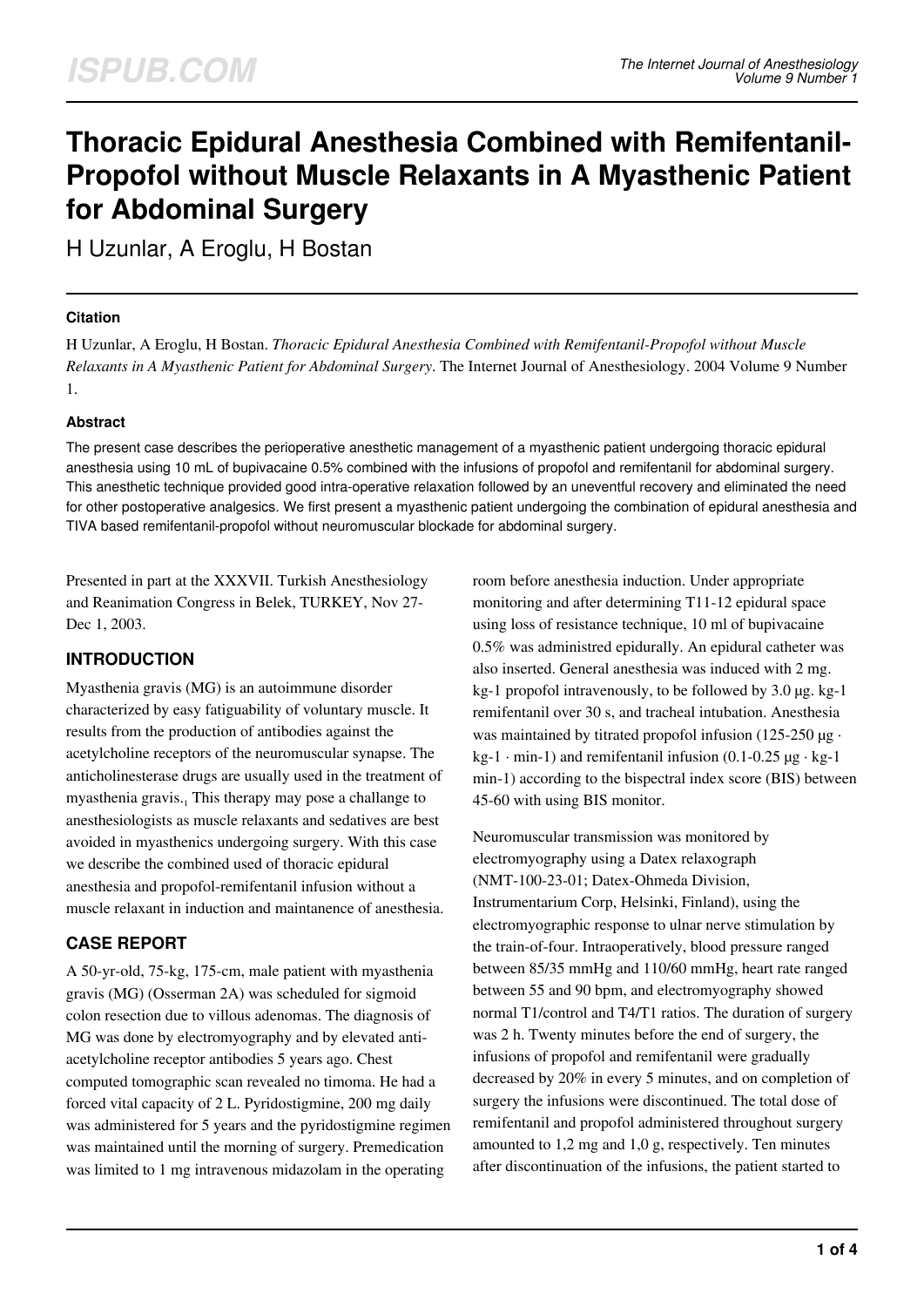breathe spontaneously, to respond to painful stimuli, and to buck on the tube. The patient was extubated and transferred, as fully awake and cooperative, to the intensive care unit (ICU) to provide postoperative analgesia via thoracic epidural catheter and monitor closely a further time postoperatively. He did not report pain or awareness during surgery. Spontaneous ventilation and coughing reflex were adequate. Arterial blood gases were within normal limits. The combination of bupivacaine 0.0625% and fentanyl 0.0002% was used through thoracic epidural catheter at the rate of 4 ml hourly. The patient did not complain of muscle weakness and was able to perform respiratory physiotherapy exercises. Pain relief was assessed every 3 hours on a visual analog scale ranging from o (no pain) to 10 (unbearable pain). The collected scores during the first 24 hours were between 0 and 2. In the ICU, his blood pressure and heart rate were normal limits during the first 24 hours. The patient maintained spontaneous breathing easily with a good arterial blood gases. The patient was discharged from the intensive care unit on day 1, and from the hospital on day 5.

## **DISCUSSION**

Several factors such as ester local anesthetics, some antibiotics, pain, and stress may aggrevate the myasthenic symptoms of these patients perioperatively. Although ester local anesthetics may affect neuromuscular transmission in patients receiving anticholinesterase therapy, we used bupivacaine, an amide local anaesthetic without effect on neuromuscular transmission. Anxiety was prevented providing sedation with midazolam before anesthesia induction. And, more importantly, we provided an effective analgesia in both intraoperative and postoperative period with epidural block.

The published anesthetic experience in this disease is quite large, especially the anesthetic management of patients undergoing thymectomy.  $_{4,6,7,8,9,13,14}$  However, there have not been yet published any reports on epidural anesthesia in combination with remifentanil-propofol anesthesia for abdominal surgery in myasthenia gravis. This currently described anesthetic tecnique avoids muscle relaxants and provides an excellent intubating and operating conditions with effective analgesia into the postoperative period, preserves the function of diaphragm and allows earlier extubation.

Anesthetic management using barbiturates and propofol for myasthenic patients without untoward effects have been described. 8 Propofol has the theoretic advantages of short

duration of activation without effect on neuromuscular transmission. Although the use of remifentanil as part of total intravenous anesthesia (TIVA) has been used in a few cases, <sub>8,13</sub>the combination of remifentanil-propofol limited to only two cases for the management of myasthenics underwent thymectomy.  $_{12,13}$ 

Remifentanil is an ultra-short-acting opioid that is rapidly hydrolyzed by circulating and tissue nonspecific esterases. Discontinuation of remifentanil infusion will be followed by a rapid recovery regardless of the duration of infusion.  $_2$  The present report used the remifentanil-based technique of anesthesia, without the use of muscle relaxants, in a myasthenic gravis patient undergoing abdominal surgery. This is the first case report in a myasthenic patient about the use of combination of thoracic epidural anesthesia and remifentanil-propofol based TIVA without any neuromuscular blockers for abdominal surgery.

Non-relaxant techniques are a recognised method of anesthesia in myasthenic patients. 6,7,8,9,9,10,11,12,13,14 Remifentanil is ideal in this situation because of its potent analgesic effects, the ability to provide apnea with minimal effects on neuromuscular transmision and a rapid offset. Its use in MG has previously been described. 8,9,10,11,12,13,14 The use of a short-acting intravenous anesthetic technique virtually eliminated the risks of respiratory failure or aspiration despite surgery lasting 2 h. In addition, the avoidance of volatile agents reduced the risk of postoperative nausea. Having demonstrated on the first occasion the safety of the technique, we were able to avoid the delays associated with the need for critical care facilities. In this case, we report a new anesthetic management of a myasthenic patient for abdominal surgery using a nonrelaxant, propofol and remifentanil with thoracic epidural blockade to provide analgesia in both intraoperative and postoperative period. This afforded excellent control of heart rate and pressor responses during surgery allowed early return of spontaneous ventilation and extubation within ten minutes after discontinuation of anesthesia.

Advantages and disadvantages of this approach versus relaxant and volatile techniques are discussed with particular reference to preservation of neuromuscular function. After surgery these patients have an increased risk of pulmonary complications. In general, especially in abdominal and thoracic surgery patients in whom ventilation difficulty expected postoperatively, we changed the perioperative anesthesiological procedure using TIVA with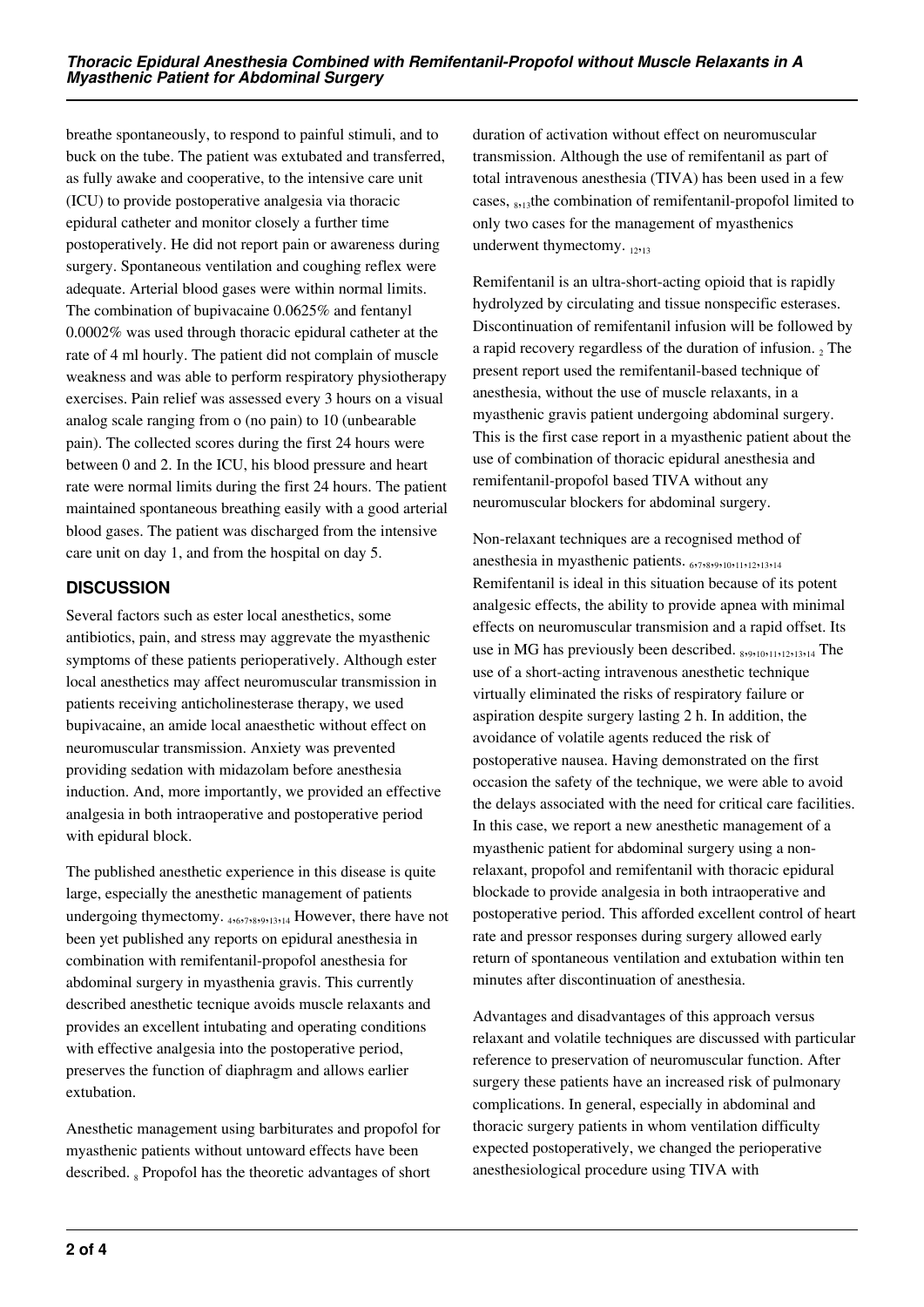propofol/remifentanil and epidural patient-controlled analgesia with opioid and local anesthetic mixture in the first two days after surgery. This management allows a fast extubation and improves lung function postoperatively. Since the myasthenic patients having abdominal surgery tend to respiratory complications, postoperative analgesia in these is more important than in the others.

Although the potentiation of neuromuscular inhibition by local anesthetics has been reported, this situation especially related with ester type of those. In addition, in our case, we performed epidural anesthesia with reduced doses of bupivacaine to avoid high blood levels. Similarly, the safe and successful use of thoracic epidural blockade with bupivacaine for intraoperative anesthesia and postopertaive analgesia for transsternal thymectomy has been reported recently.  $_{6,7}$ 

## **CONCLUSIONS**

In conclusion, the addition of thoracic epidural anesthesia to remifentanil-propofol based TIVA may be a suitable technique for abdominal surgery in myasthenia gravis patients. It can provide a smooth anesthesia course and a rapid recovery, with hemodynamic stability, and also having pain-free postoperatively. In addition, the use of a neuromuscular transmission and BIS monitor allows a better titration of propofol and propably a shorter recovery time.

# **CORRESPONDENCE TO**

Halil Ibrahim Uzunlar, MD Karadeniz Technical University Tip Fakultesi, Anesteziyoloji 61080 Trabzon Turkey Phone: 90 462 3775543 Fax: 90 462 3250518 E-mail: uzunlar@gmx.com.tr

### **References**

1. THAVASOTHY M, HIRSCH N. Myasthenia Gravis. Br J

Anesth CEPDS Reviews; 2: 88- 90, 2002. 2. DERSHWITZ M, ROSOW CE. Remifentanil. A truly short-acting opioid. Semin Anesth; 15: 88- 96, 1996. 3. MOSTAFA SM, MURTHY BVS, HUGHES EO. Remifentanil in Myasthenia Gravis. Anaesthesia; 53: 721-722, 1998.

4. KIRAN U, CHOUDHURY M, SAXENA N, KAPOOR P. Sevoflurane as a sole anesthetic for thymectomy in myasthenia gravis. Acta Anaesthesiol Scand; 44: 351- 353, 2000.

5. ANULLANG J, EGAN T. Remifentanil's effect is not prolonged in a patient with pseudocholinesterase deficiency. Anesth Analg; 89: 529- 530, 1999.

6. AKPOLAT N, TILGEN H, GURSOY F and co-worker. Thoracic epidural anaesthesia and analgesia with bupivacaine for transsternal tymectomy for myasthenia gravis. Eur J Anaesthesiol; 14: 220- 223, 1997.

7. KAWAMATA M, MIYABE M, NAKAE Y and coworker. Continuous thoracic epidural blockade in combination with general anesthesia with nitrous oxide, oxygen, and sevoflurane in two patients with myasthenia gravis. Masui; 42: 898- 901, 1993.

8. O'Flaherty D, Pennant JH, Rao K and co-worker. Total intravenous anesthesia with propofol for transsternal thymectomy in myasthenia gravis. J Clin Anesth; 4: 241, 1992.

9. BARAKA AS, HAROUN-BIZRI ST, GERGES FJ. Delayed postoperative arousal following remifentanil-based anesthesia in a myasthenic patient undergoing thymectomy. Anesthesiology; 100: 460- 461, 2004.

10. LAM S, SLATER RM.Total intravenous anaesthesia for oculoplastic surgery in a patient with myasthenia gravis without high-dependency care. Anaesthesia; 58: 720- 721, 2003.

11. GARDNER SV, EVANS NR. The ProSeal laryngeal mask in myasthenia gravis. Anaesth Intensive Care; 30: 671- 674, 2002.

12. GRANELL GM, GARCIA AR, FERRANDIZ ROCA L and co-worker. Fastrach laryngeal mask, sevoflurane and remifentanil: an anesthetic alternative for the myasthenic patient. Rev Esp Anestesiol Reanim; 48: 85- 88, 2000. 13. JONAS J, KAISSLING G, DRUSCHKY KF, BAHR R. Trans-sternal thymectomy. Surgical indications and perioperative management. Zentralbl Chir; 125: 671- 677, 2000.

14. LORIMER M, HALL R. Remifentanil and propofol total intravenous anaesthesia for

thmectomy in Myasthenia Gravis. Anaesthesia and Intensive Care; 26: 210- 212, 1998.